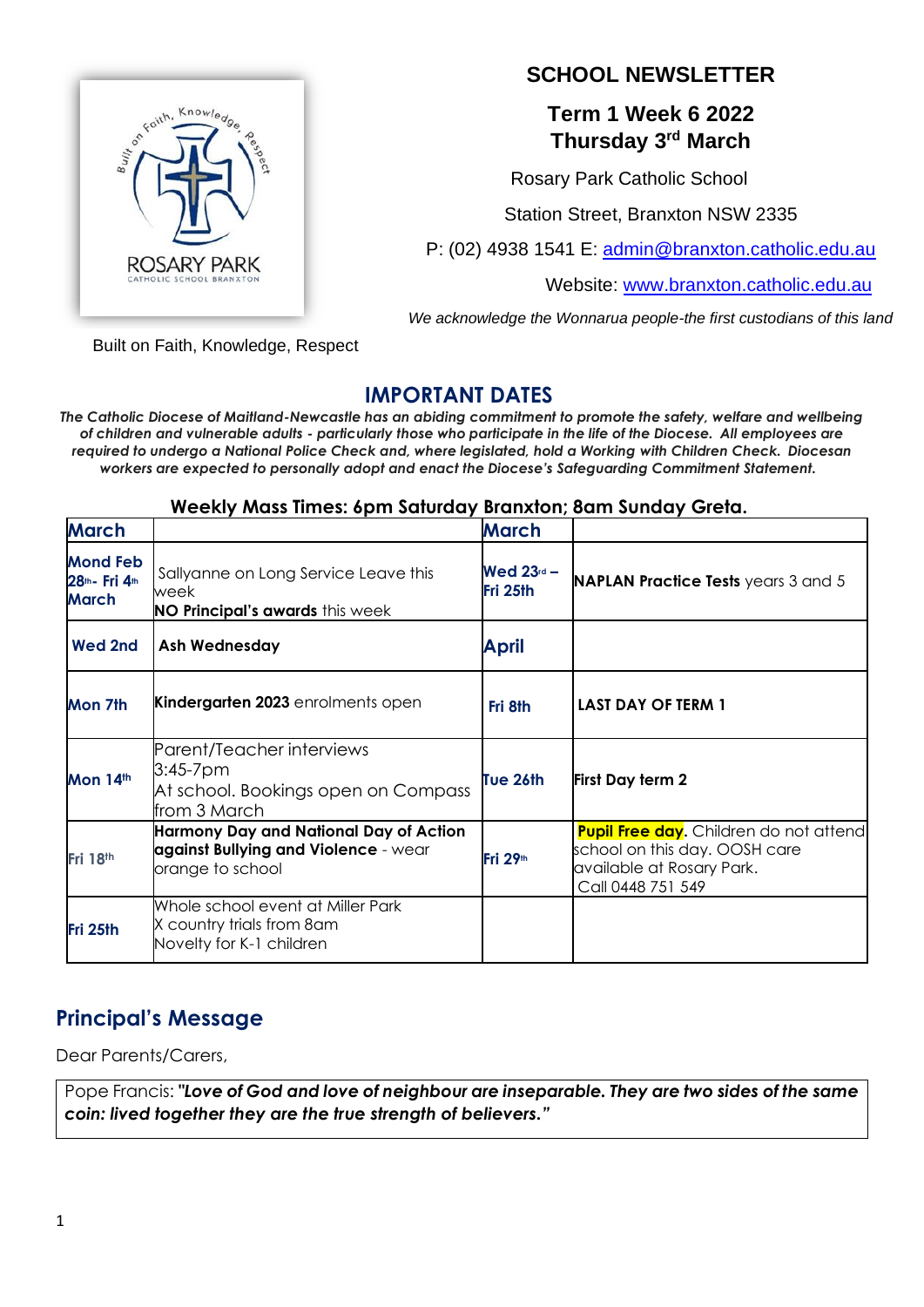### **Parent Teacher Conversations**

The beginning of each school year is such an important time and one whereby teachers are working hard to formulate positive relationships with their students. A learning environment based on trust, where students feel safe to share their ideas and comfortable to make mistakes can set the scene for a successful school year, for each child.

Our teachers have been forming these positive relationships over the last few weeks by getting to know your child; finding out their strengths as learners, their passions, hobbies, challenges and goals they have for the year ahead. It has been a joy to watch Kindergarten begin their journey of primary school. The provocations set up by our Kinder teachers (as part of Successful Foundations) has created a wonderful space for our little ones to play.

Research has shown that students achieve more in school when their parents are actively involved in their education. Parental involvement not only enhances academic performance, but also has a positive influence on a child's attitude and behaviour. A parent's interest and encouragement in a child's education can influence the child's attitude towards school, classroom conduct, selfesteem, absenteeism, and motivation in a positive manner.

In the week starting Monday 14 March, teachers we will be holding parent/teacher interviews where parents **are encouraged** to make an appointment with their child's teacher to discuss their child's start to the academic year and their goals for 2022. Further details about how to book a time are contained later in the newsletter.

### **Volunteers at Rosary Park**

If you wish to volunteer in our school (canteen, etc) you need to complete our Diocesan Volunteer clearance. The link below contains a number of forms to be completed including a police check. This process normally takes a number of weeks to be finalised.

<https://www.mn.catholic.org.au/people/volunteer/>

## **Cultures of thinking**

This is a major focus of our approach to learning at Rosary Park. It features prominently in our School Improvement Plan.

Cultures of thinking is [defined](https://www.pz.harvard.edu/projects/cultures-of-thinking) as *"places where a group's collective as well as individual thinking is valued, visible, and actively promoted as part of the regular, day-to-day experience of all group members".* The concept draws on the research of Ron Ritchhart at Harvard University, which shows that when schools become cultures of thinking, the learning of all members improves.

For teachers at Rosary Park, cultures of thinking means we value the thinking of every child in our classrooms, from Kinder to Year 6, knowing that thinking leads to learning. We value thinking by making time for thinking, using language that values thinking and prompts deeper thinking, making our own thinking and that of the students visible, and using classroom routines that encourage thinking.

As cultures of thinking is not an add-on to the curriculum, just a better way of engaging children in their learning, teachers come away from professional learning in this area ready to improve their classroom practice immediately. I look forward to us continuing to evolve thinking in the classroom.

### **2022 Athletics Carnival**

Each year a school in the All-Saints Cluster of Primary schools (10 in total) is placed in charge of running the Regional Carnivals. This year, it is Rosary Park's responsibility to organise and run the All-Saints' Athletics carnival on Friday 24 June at Maitland Athletics Centre (in High St Maitland).

To familiarise us with this venue, we will hold our School Athletics Carnival there on **Thursday 19 May.** This venue is newly renovated and offers high performance facilities and an all-weather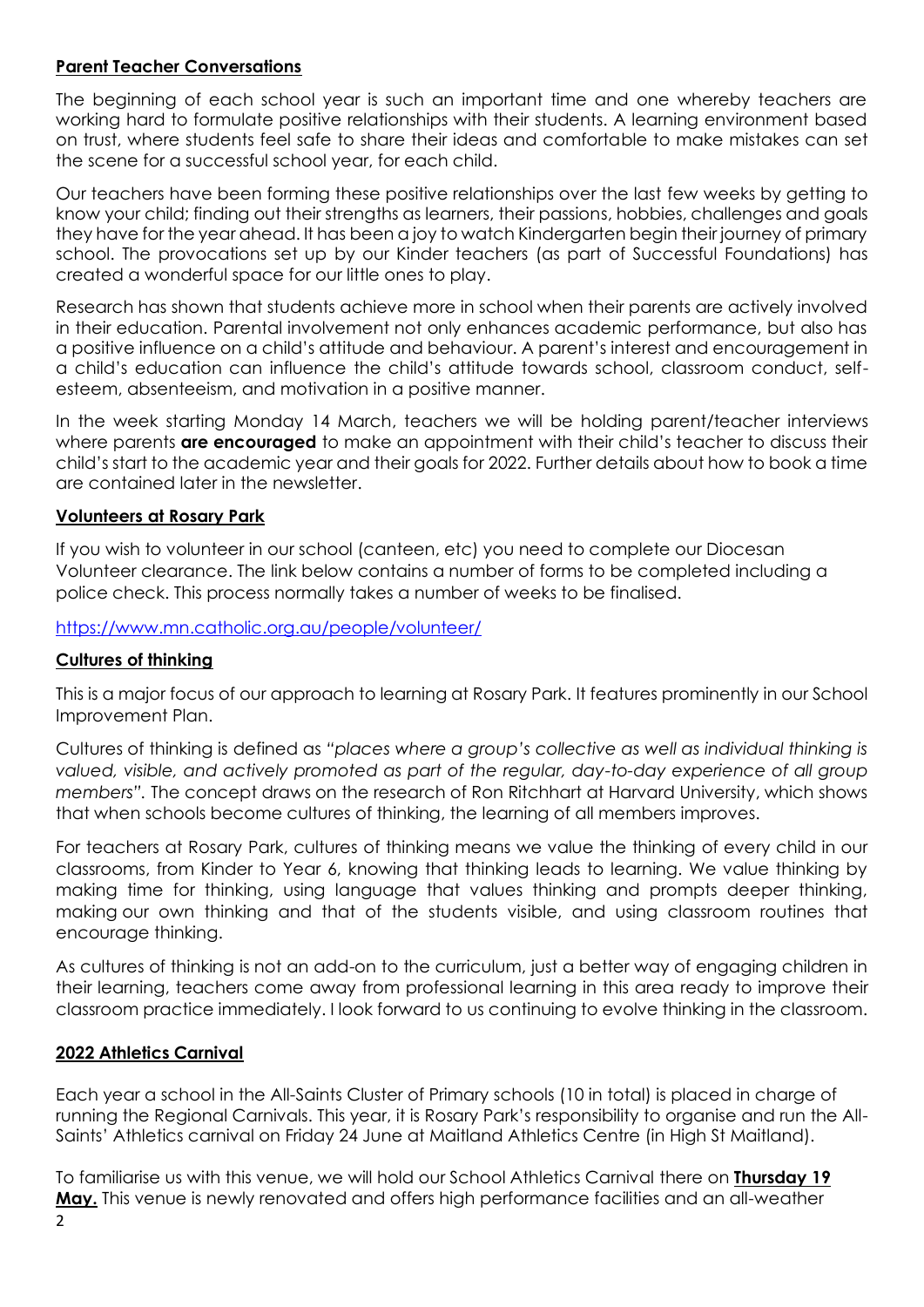track. Our whole school will attend the carnival on this day and pending further health directives on COVID, you are also welcomed to join us. Kindergarten to Year 6 will attend the carnival on 19 May, with all children still having the opportunity to compete in age races on this day.

We realise that our annual carnival at Miller Park offers us a great opportunity to gather as a community, so we are going to run the Cross-Country trials, along with some qualifying events for our carnival on **Friday 25 March** 2022 at Miller Park. As we normally do, we will hold a BBQ lunch as an option for lunch on the day. Elisha Ayton, our canteen co-ordinator, will organise this lunch.

Cross Country and athletics carnival qualifying is only open to children turning eight or older in 2022. To involve all our children in this event, we will also take our K-1 children to the park on 25th March for novelty games etc.- at least for part of the day. Once again, we hope that COVID restrictions will ease somewhat so we can have parents attend this event, although we await further advice on this.

Teachers will supply notes soon in relation to the organisation of the Cross-Country trials on 25 March.

### **Staffing**

Louise Kevin is taking leave from her Assistant Principal role for the rest of term 1. She will continue to teach Year 1 Mondays & Tuesdays and work as Pedagogical Mentor (PM) every Wednesday.

#### **Gifted Education**

We are now in our fifth year of the CSO (Catholic Schools Office) key initiative that promotes and supports gifted students in our school. An integral component of this initiative is the role of the GEM (Gifted Education Mentor) who supports students and teachers in our school. Katrina Mardell is the GEM at Rosary Park.

#### **Parent Interviews**

Interviews can be scheduled with your child's teacher to discuss their progress and set goals for them for the academic year from 14 March (and dates throughout that week). Interview appointments with your child's teacher are to be made via Compass.

With the recent easing of some COVID restrictions, we will be able to hold these interviews in person at school.

**We would like children in years 3-6 to join their parents for this interview with their teacher/s.** This would be an opportunity for the child to share a proud moment so far this year as well as discuss their goals for the academic year.

#### *Booking on your phone*

*Parents can book an interview by clicking the 3 bars on the top left-hand side and selecting the 'Conferences' button then selecting 'Parent Teacher Interviews 2022'. You will then be led through to select your child, their teacher and will then be shown the available time slots. You can then choose the most suitable timeslot and book your interview with the teachers.*

The online Compass parent interview system will open Thursday 3rd March at 9am and will close at 3pm Thursday 10<sup>th</sup> March.

After 10th March you wil*l no longer* be able to make or change a booking with a teacher via Compass. You will need to contact the admin email. Likewise, if you are no longer able to keep the interview time, it is your responsibility to contact the school directly and make another time.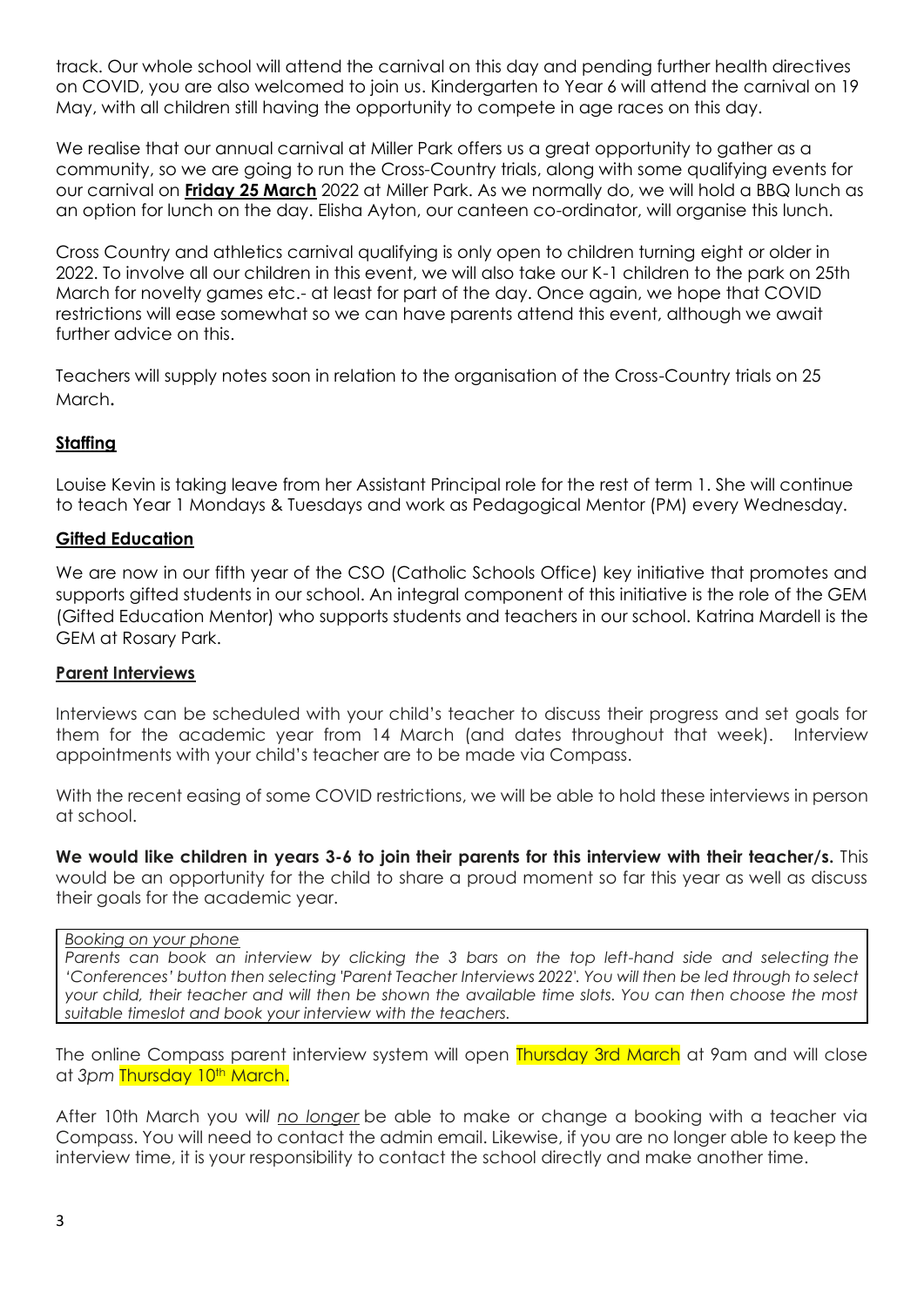### **Our Commitment to Learning**

It is extremely important that children are at school every day and they are there for the *whole* day. As you know we have a brief Monday morning assembly only as we make a school wide commitment to commencing literacy teaching promptly each morning- that is Spelling Mastery Years 3-6 and Initial Lit in Kindergarten -year 2. If your child is late, they are missing vital and explicit learning in spelling and reading.

Similarly, their learning continues *until 3pm*. Normally our afternoon timetable consists of HSIE, Science and Creative Arts activities which are also a very important part of a child's learning with creativity, collaboration and problem solving forming key aspects of these lessons.

I would discourage you from continually taking your child early as not only is it disrupting your child's learning, it interrupts other children's learning and the class teacher's focus on teaching with constant phone calls to the classroom. If there are extenuating circumstances as to why your child needs to leave early, please write to your child's teacher giving reasons why. Our staff and children thank you in anticipation for your commitment to learning for all our children.

Please ensure that you explain your child's absence from school preferably via Compass. You have seven days to do this. The Education Act mandates that we as a school and system are to monitor children's attendance at school.

Children with excessive days off school may be asked to provide medical certificates and attend a school meeting to improve attendance.

### **Online Safety**

Office of Safeguarding eSafety Schools are often asked how to safeguard children in terms of "digital safety", our advice is always to monitor very closely what your child is doing when using technology. Every year new social media sites become popular, which then results in issues for students who may have negative comments made about them, in some cases cyberbullying also occurs.

The Australian Government has excellent information on the following website around safety, I encourage parents to visit this site whenever you are unsure how appropriate content is for your child https://www.esafety.gov.au/parents.

The comments we often hear from parents are "I don't want my child to miss out", "everyone else is online", "my child has a tantrum if I refuse them screen time" and so on. Rather than worrying that our child will be left out, focus more on what you believe to be in their best interests. All social media sites have age limits for good reasons, such as inappropriate content and reduced security.

Your digital footprint can **NEVER be erased.**

### **Mobile Phone Policy**

Rosary Park's Mobile Phone Policy states that we understand that there are times when a student may require a mobile device or smart watch at school to use in some circumstances for afterschool use.

Personal Technology refers to any device of a technological nature that students are able to bring to and from school. It includes, but is not limited to, mobile phones/smart phones, Apple/Android Smart watches, iPods, iPads, tablet/slate devices and electronic gaming devices.

For the purpose of this policy, it **DOES NOT** refer to current laptop computers/tablets a part of the 1:1 Device Program respective Program Participation Agreement.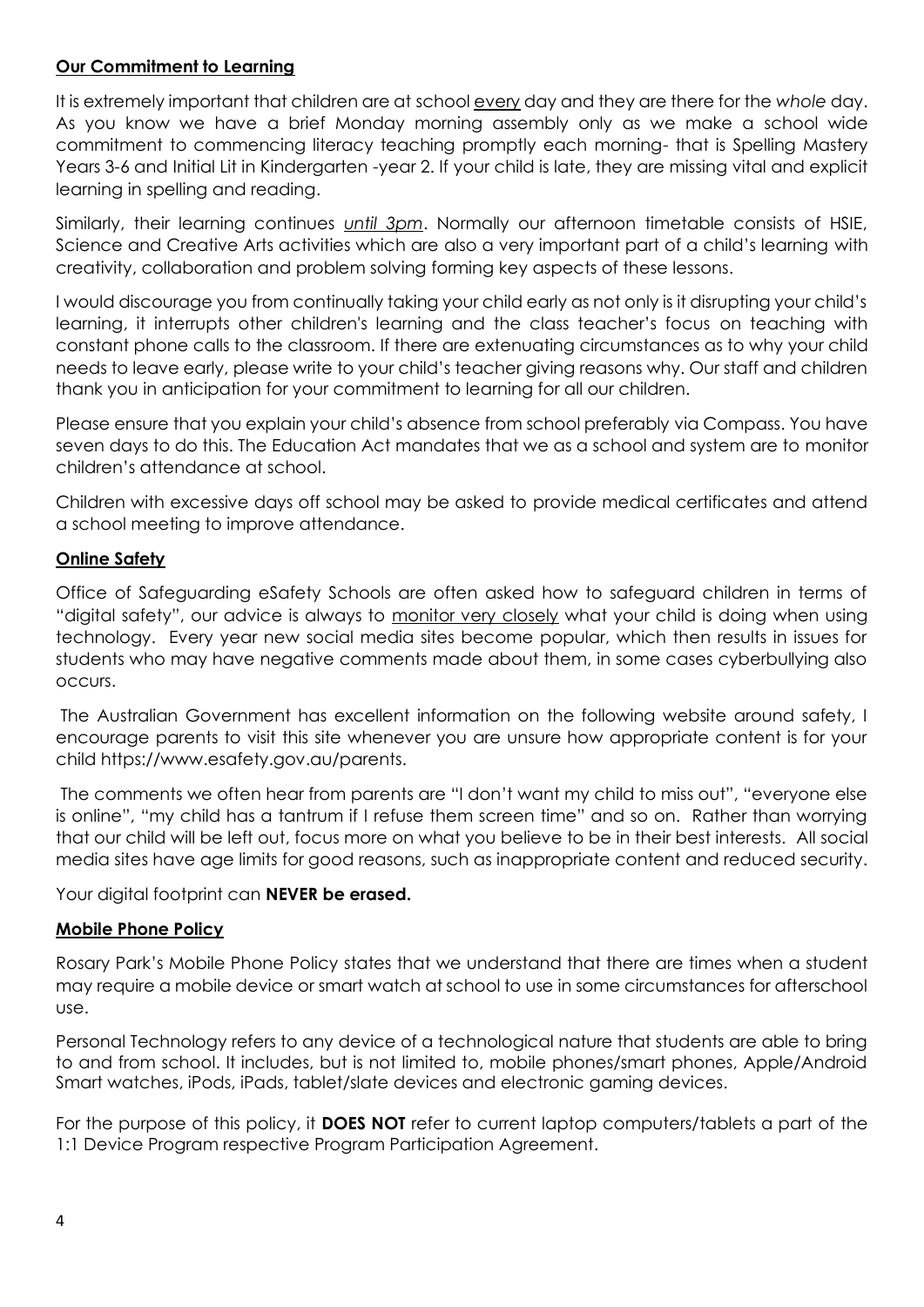Rosary Park Catholic School, Branxton recognises the important role that Personal Technology does, and can, play in the lives and education of our students.

Our expectation is a mobile phone device is brought to school for parents to communicate with their child on their way to/from school. It is not brought to school for any other purpose. The expected method regarding changes in travel arrangements is that parents contact the school office informing them of any changes which will then be communicated to the child.

Students and staff will adhere to the following expectations in reference to the use of a Personal Technology Device (PTD) at school:

- 1. As a rule, if a student has a PTD at school, it *must be switched off at all times*, on aeroplane mode or ideally left at home. It must be out of sight. This specifically includes before school, recess, lunch, on bus duty and during classes.
- 2. Apple/Android smart watches must be on **Do Not Disturb mode** at all times. It is preferred that these *are left at home*. If a child uses the device to communicate or call someone whilst at school, the device is *no longer* permitted at school.

Whilst permitting students to access PTD for the above mentioned purposes, *the school accepts no responsibility for the loss, theft, damage or misuse of any device*.

### **NAPLAN**

This year the National Testing for year 3 and 5 students will be online again this year **10-20 May** (except for writing). Please be aware of these important dates.

### **Catholic Schools Week**

Our diocese has moved this date to 23-30 May. Kindergarten 2023 enrolments will open next Monday 7 March.

Kind regards,

Sallyanne Stanbridge (Principal)

# **Assistant Principal's Message**

# **Reminder FRIDAY 18th March-wear something orange!**

Friday 18th March marks the 12th National Day of Action against Bullying and Violence and we will celebrate Harmony Day also on this day, as this celebrates Australia's cultural diversity. It is about inclusiveness, respect and a sense of belonging for everyone.



Children are asked to wear something **orange (**an orange t shirt, socks, hair band, hat**) on Friday 18th March, 2022** as we will be celebrating Harmony Day and the National Day of Action against Bullying and Violence.

The National day of Action against Bullying is an important day to mark Australian school communities standing together against bullying and violence and School communities across the nation are the key drivers of the NDA and proudly represent eleven years of positive action. [\(https://bullyingnoway.gov.au/\)](https://bullyingnoway.gov.au/).

The definition below is taken from <https://bullyingnoway.gov.au/understanding-bullying> and presents a clear explanation of what bullying is.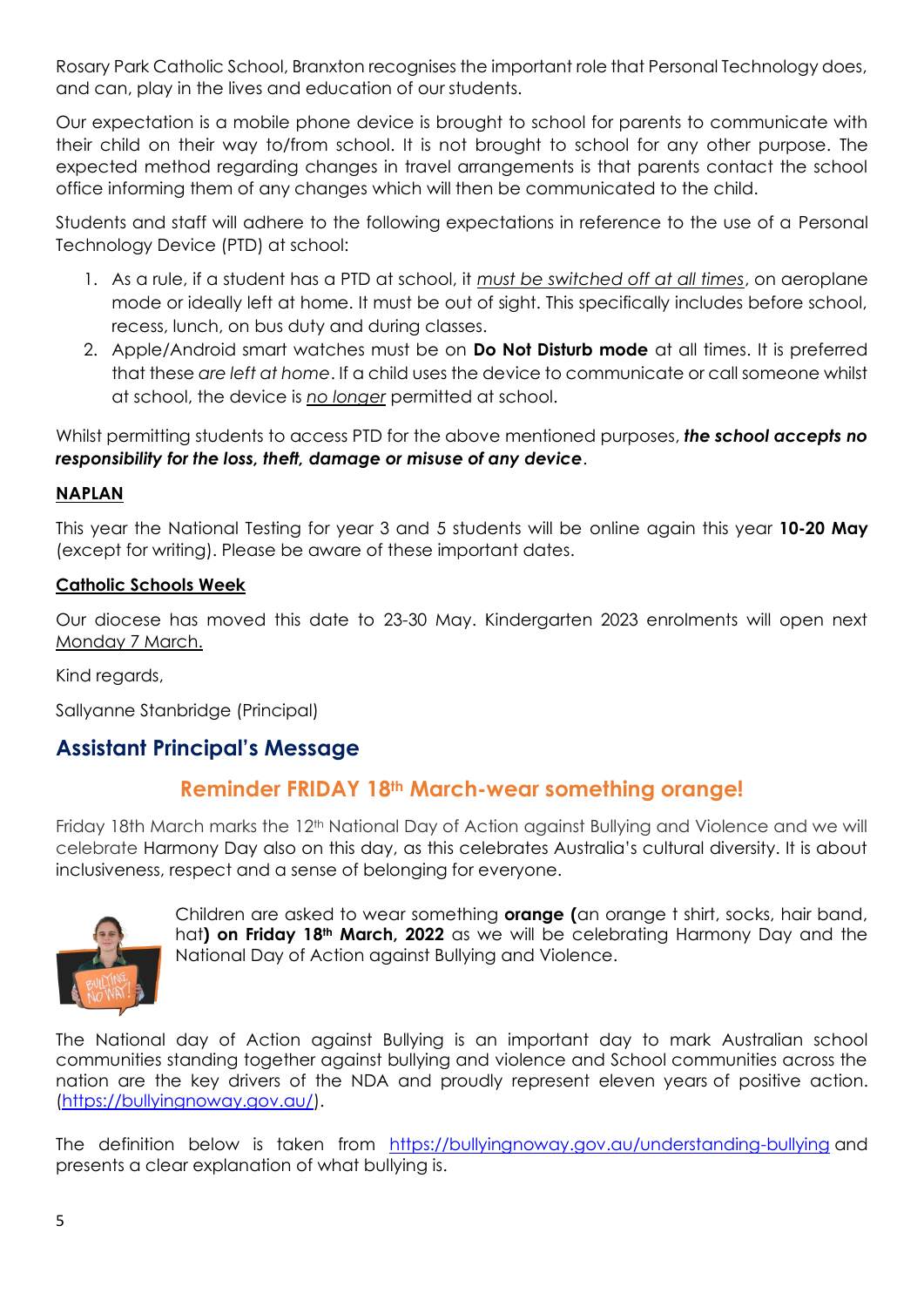Bullying is an **ongoing** and **deliberate misuse of power** in relationships through **repeated verbal, physical and/or social behaviour** that intends to cause physical, social and/or psychological harm. It can involve an **individual or a group** misusing their power, or perceived power, over one or more persons who feel unable to stop it from happening. Bullying can happen **in person or online**, via various digital platforms and devices and it can be **obvious** (overt) or **hidden** (covert). Bullying behaviour is repeated, or has the potential to be repeated, over time (for example, through sharing of digital records). Bullying of any form or for any reason can have **immediate, medium and longterm effects** on those involved, including **bystanders**. Single incidents and conflict or fights between equals, whether in person or online, are not defined as bullying.

This lin[k https://bullyingnoway.gov.au/resources/fact-sheets/fact-sheets-for-families](https://bullyingnoway.gov.au/resources/fact-sheets/fact-sheets-for-families) will provide you with parent fact sheet on this topic.

# **Harmony Day**

Harmony Week is a time to celebrate Australian multiculturalism, and the successful integration of migrants into our community. Australia is one of the most successful multicultural countries in the world and we should celebrate this and work to maintain it. The message of Harmony Week is everyone belongs. It is about inclusiveness, respect and belonging for all Australians, regardless of cultural or linguistic background, united by a set of core Australian values.

Wishing you all a great week,

Louise Kevin

Assistant Principal

# **Religious Education Coordinator's Message**

### **"Twosday" Fundraiser**

Thank you so much to all the children who participated in our Twosday fundraiser on 22.2.22. There was a lot of fun had by all. There were many funny doubles on this day and in all that fun we managed to raise \$555.55 for Catholic Mission.



## **Opening Liturgy**

I hope parents had a chance to watch the video of our opening liturgy. It was a beautiful celebration of our school community despite not being able to come together to celebrate. We were able to present our leaders with their badges and all Year 6 children read a pledge to be positive role models during their final year at Rosary Park.

### **Ash Wednesday**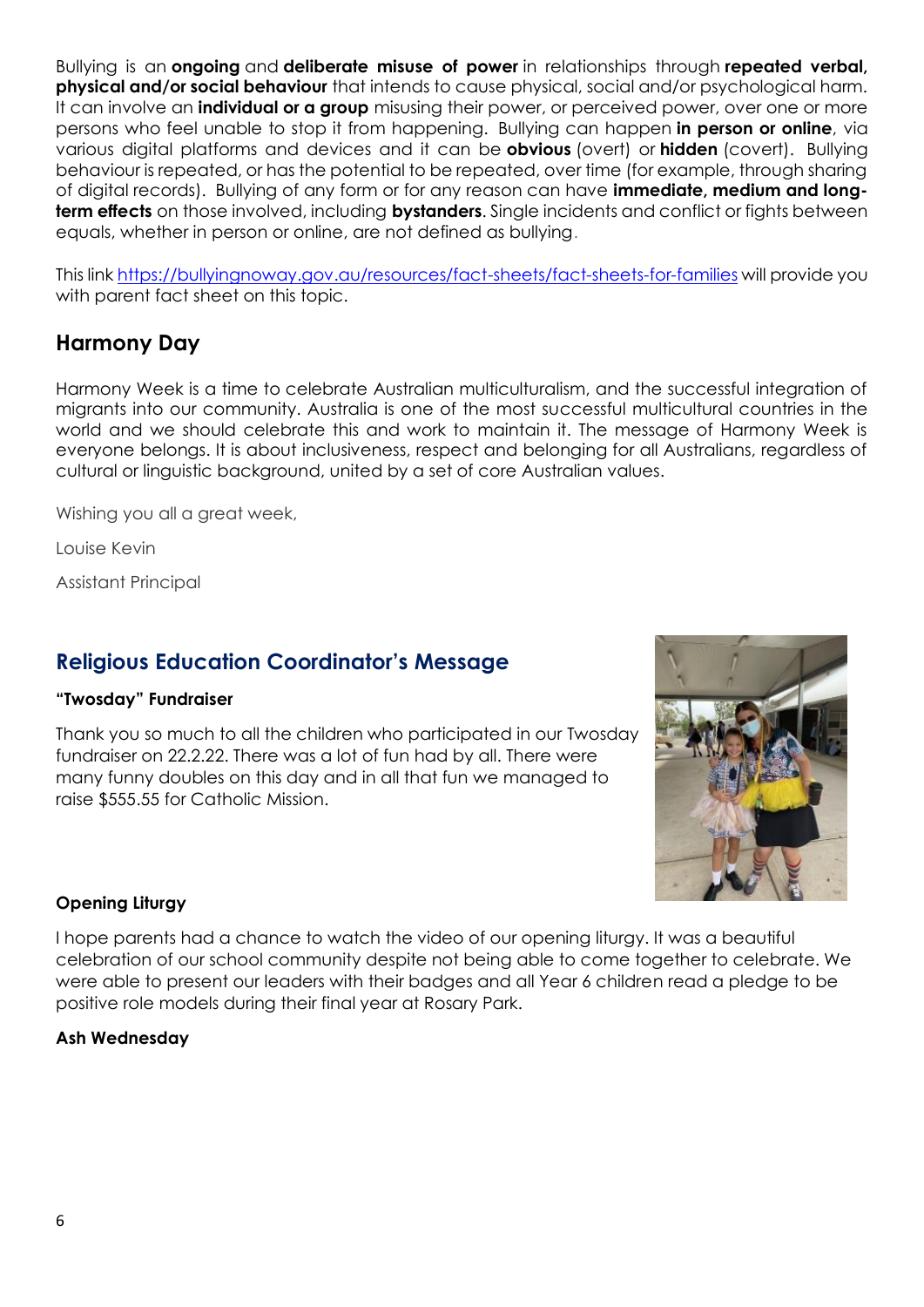Yesterday, the children in our infant's classes led our liturgy for Ash Wednesday. This day marks the beginning of the church season of lent; the forty days leading up to Easter. Unfortunately, we were unable to receive the traditional Ash Wednesday ashes. Our infant's children led us in prayer and in the setting of our sacred space.

As Christians, lent represents a time where we reflect on our lives and think about ways we can live Jesus' message more willingly in our lives. During lent we pray more, we give up something we take for granted so we can empathise with those living in poverty and we give time or money to support those experiencing poverty.



## **Project Compassion**

During lent, Caritas Australia launches a campaign called "Project Compassion" to help raise money for people in Australia and all over the world living in poverty. You will have received a mission box for your family to support this cause during the season of lent. If you would like to learn more about the work of Project Compassion, please click the following link. <https://www.caritas.org.au/project-compassion/primary-school-film>



An education in the Mercy tradition invites us to take up a challenge one that encourages us to develop fully our own God given talents. At the same time, it enkindles within us a desire to assist others. so that they too 'may have life, and have it to the full.' (John 10:10)

## **Technology in the Home K-6**

Last week Snr Constable Michael Steele (police liaison officer) visited Rosary Park, as he does annually to discuss the dangers of interactions on the internet and social media sites with year 5-6 children.

He emphasized to the children that many sites the children told him they visit are illegal for children of their age because of their highly inappropriate (and often violent) content; content that is disturbing for anyone let along a young child.

Teachers have identified, in their interactions with our students on the playground, that there has been an increase in the use of social media and internet chat sites at home.

It is imperative that we are diligent in monitoring our children's online interactions.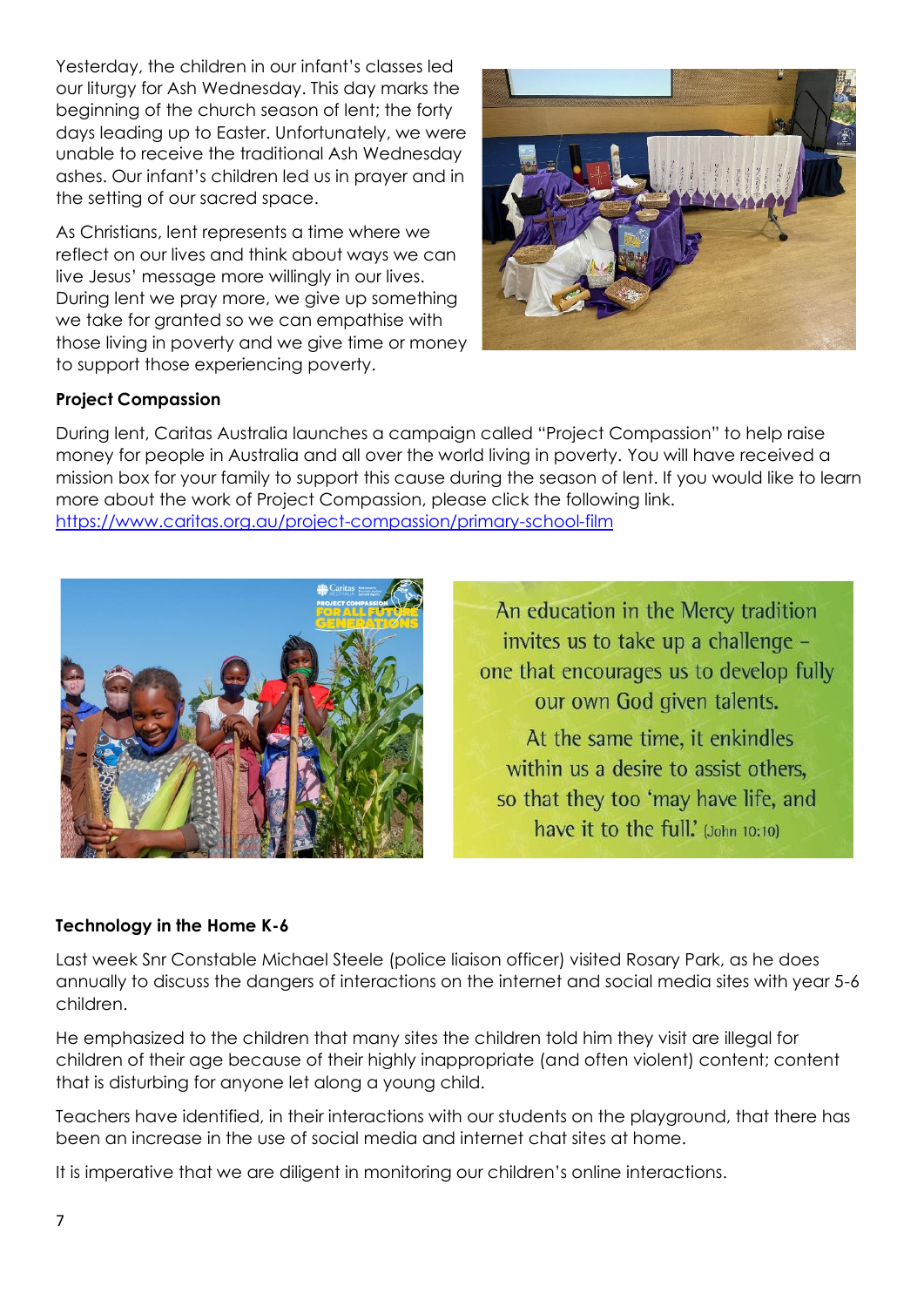Are you aware of what your child is doing when using home devices? Are they using it in a public part of the home where you can view their screen? Have you placed appropriate safeguards on these devices to monitor and protect them from these sites?

Promoting inappropriate online content at school is contrary to our Positive Behaviour for Learning (PBL) framework and expectations.

It is strongly recommended that all devices in the home are placed on charge in a public part of the house (NOT bedrooms) so that children are not tempted to use them at night unsupervised. Setting boundaries in the home around the use of devices early helps to promote a healthy relationship with technology in the future. We hope to work with you in setting a good example of technology use now and in the future.

If you are looking for more information on how to promote a healthy use of devices in the home, you can use these links:

[https://www.police.nsw.gov.au/safety\\_and\\_prevention/crime\\_prevention/young\\_people/young\\_](https://www.police.nsw.gov.au/safety_and_prevention/crime_prevention/young_people/young_people/social_networking_safety) [people/social\\_networking\\_safety](https://www.police.nsw.gov.au/safety_and_prevention/crime_prevention/young_people/young_people/social_networking_safety)

[https://support.microsoft.com/en-us/topic/top-student-safety-tips-for-hybrid-learning-ecd7bc54](https://support.microsoft.com/en-us/topic/top-student-safety-tips-for-hybrid-learning-ecd7bc54-c0f3-4ce0-8d85-9c23e27eb7b7?ui=en-us&rs=en-us&ad=us) [c0f3-4ce0-8d85-9c23e27eb7b7?ui=en-us&rs=en-us&ad=us](https://support.microsoft.com/en-us/topic/top-student-safety-tips-for-hybrid-learning-ecd7bc54-c0f3-4ce0-8d85-9c23e27eb7b7?ui=en-us&rs=en-us&ad=us)

<https://aifs.gov.au/cfca/publications/online-safety>

Quotes from students who attended the information session:

If you have Snapchat or Tik Tok you should read the terms and conditions before agreeing to them because one the agreed terms is that you give them full access to your camera.

I learnt that on video games criminals have people playing in the server and will try and be your friend to get your information and your address. – Nate H

I learnt that you should never share a photo with your school crest because people online can work out where you go to school and get an idea of where you live. For example, if I was to show my Rosary Park crest someone would know I live near Branxton.

I also learnt that if you accept someone as a friend online, they have access to your data and can sell it online. - Chelsea S

Katrina Mardell Primary Coordinator

## **Year 2 News:**

In Year 2 we are recognising children who have an artistic side by awarding an 'Artist of the Week' for each artwork that we do in class. Below is a photo of our students who have been 'Artists of the Week' so far in Year 2 this term. In these artworks students have taken Roland Wakelin's technique by placing objects in the foreground and as the picture retreats to the background, the objects are getting smaller. We also created fireworks on Sydney Harbour to celebrate Australia Day.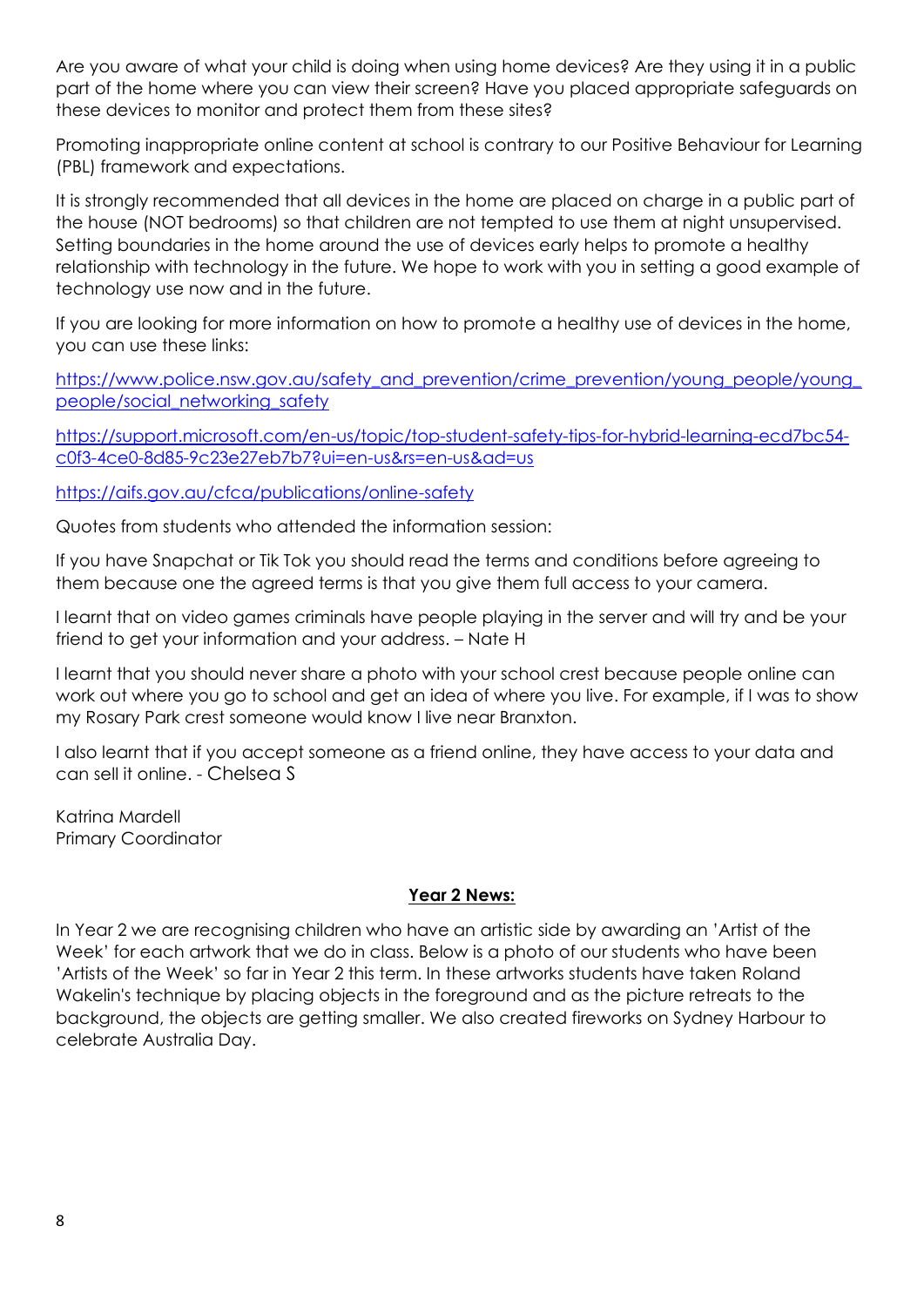writing is in Year 2.



The very old tram is travelling very slowly in the blazing hot middle part of the day to the crowed Bondi Beach because the passengers want to surf in the roaring waves. By Levi C 2W

The dark green tram is rattling on the old brown tracks past the famous Bondi Beach. It is going to the town on the other side. It is a scorching hot day. The tram is driving the people to their offices. By Noah R 2B

On the weekend, my whole family went to Bondi Beach. The sand was reflecting the boiling hot sun. The water was so fresh and the waves were crashing on the yellow sand. We built a big sandcastle. After, we had a delicious lunch on the soft sand. We ate fish and chips and sandwiches. By Elke B 2B

Last week, when we celebrated Twosday on the 22.2.22, Year 2 felt very excited to actually be in Year 2 on this very unique day. To remember this day students made a little certificate to celebrate this milestone.

Mackenzie Gageler Classroom Teacher

## **Sport News:**

students trialling for regional sporting events. Congratulations to the following girls who on Tuesday: Charli C and Sophie F. An extra congratulations to Charli who was selected to go through to the Diocesan Trials.



### **Soccer**

On Tuesday we also had a group of talented boys represent our school in the Regional Soccer Trials at Maitland congratulations to the following boys: Hayden O, Owen S and Harper S.

### **Rugby League**

This year there is no regional trials for Rugby League students proce ed straight through to the diocesan level. Last Wednesday we held our school trial and took a group of talented year 5 and 6 students down to Branxton Oval. I thank Mark Bercini who ran our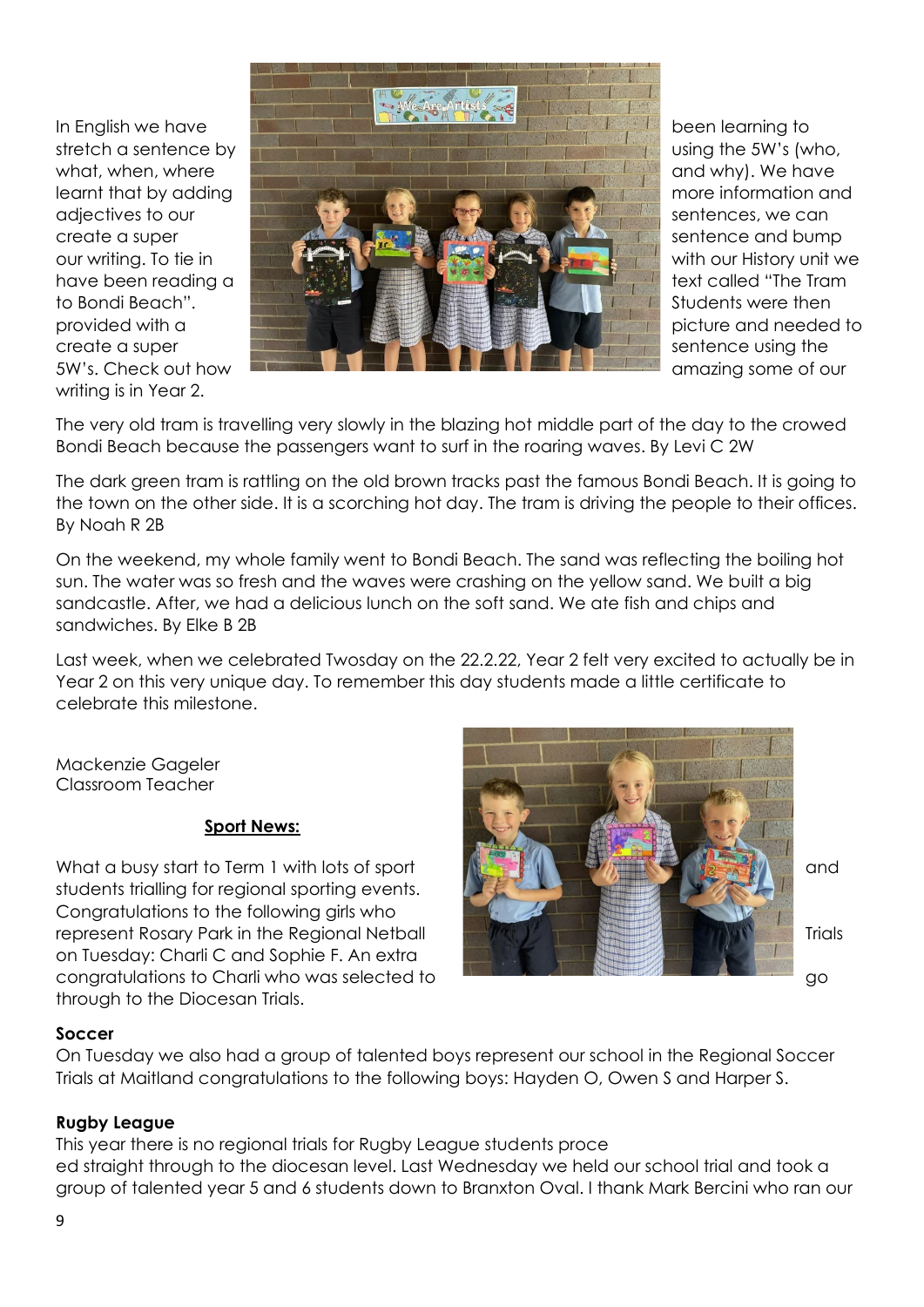trials. He was very impressed with all students and made his job very hard to only be able to select 4 students. Well done to the following students who will now trial on the 18<sup>th</sup> of March at Raymond Terrace: Will H, Cohan Y, Jayden Z and Adam V.

AFL: Sam Gray will represent Rosary Park on the 16<sup>th</sup> of March at Tulkaba Oval Teralba.

#### **Cross Country:**

More information regarding our cross-country event will be available next week. Please keep an eye out on compass. We are looking forward to a wonderful community sport day with all children from K-6.

Mackenzie Gageler Sports Coordinator

## **Weekly Awards**

Congratulations to those children who have received awards this past fortnight.

Week ending 18th February, 2022

| <b>Class</b>        | <b>Class Award One</b> | <b>Class Award Two</b> | <b>MJR Award</b>    |
|---------------------|------------------------|------------------------|---------------------|
| <b>Kinder Blue</b>  | Teagan S               | Nicholas L             | Harley R            |
| <b>Kinder White</b> | Charlie D              | Tristan C              | Nate O              |
| Year 1 Blue         | Jaxon C                | Aubree M               | Stella B            |
| <b>Year 1 White</b> | Jack C                 | Landyn W               | Allie D             |
| Year 2 Blue         | Amarlie K              | Luke H                 | Lachlan B           |
| <b>Year 2 White</b> | Hannah C               | <b>Blake C</b>         | Hunter B            |
| Year 3 Blue         | Logan C                | Emily A                | Eyden G             |
| <b>Year 3 White</b> | Cruz G                 | Indi M                 | Charli F            |
| Year 4 Blue         | Bryce B                | Evie M                 | <b>Ella-Grace W</b> |
| Year 4 White        | Brooklyn J             | Sienna M               | Asha J              |
| Year 5 Blue         | Lilah B                | Hamish A               | Sophia H            |
| <b>Year 5 White</b> | Layla H                | Asha M                 | Kai M               |
| Year 6 Blue         | <b>Bella O</b>         | Kiera L                | Oriella S           |
| Year 6 White        | Will H                 | Charli C               | <b>Tia Killick</b>  |

Week ending 25<sup>th</sup> February, 2022

| <b>Class</b>        | <b>Class Award One</b> | <b>Class Award Two</b> | <b>MJR Award</b> |
|---------------------|------------------------|------------------------|------------------|
| <b>Kinder Blue</b>  | Ayla B                 | Eli B                  | Jenson F         |
| <b>Kinder White</b> | LeoB                   | Thomas e               | Maisy C          |
| Year 1 Blue         | Hudson L               | Willow J               | <b>Brailyn L</b> |
| <b>Year 1 White</b> | Jayden M               | Liam H                 | Caelan Gf        |
| Year 2 Blue         | Joseph A               | Elke B                 | Addison K        |
| <b>Year 2 White</b> | Tao D                  | Liam D                 | Flynn C          |
| <b>Year 3 Blue</b>  | Taylah B               | Karmichael A           | Kingsley J       |
| <b>Year 3 White</b> | Madden T               | Mia W                  | Lilly S          |
| Year 4 Blue         | Korban L               | Ruby H-D               | Aliyah P         |
| <b>Year 4 White</b> | Riley M                | Madeleine P            | Elara b          |
| Year 5 Blue         | Sophie C               | Aurora L               | Owen S           |
| <b>Year 5 White</b> | <b>Bailey C</b>        | Ella G                 | Cade L           |
| Year 6 Blue         | Jayden S               | Meliah B               | Harper W-H       |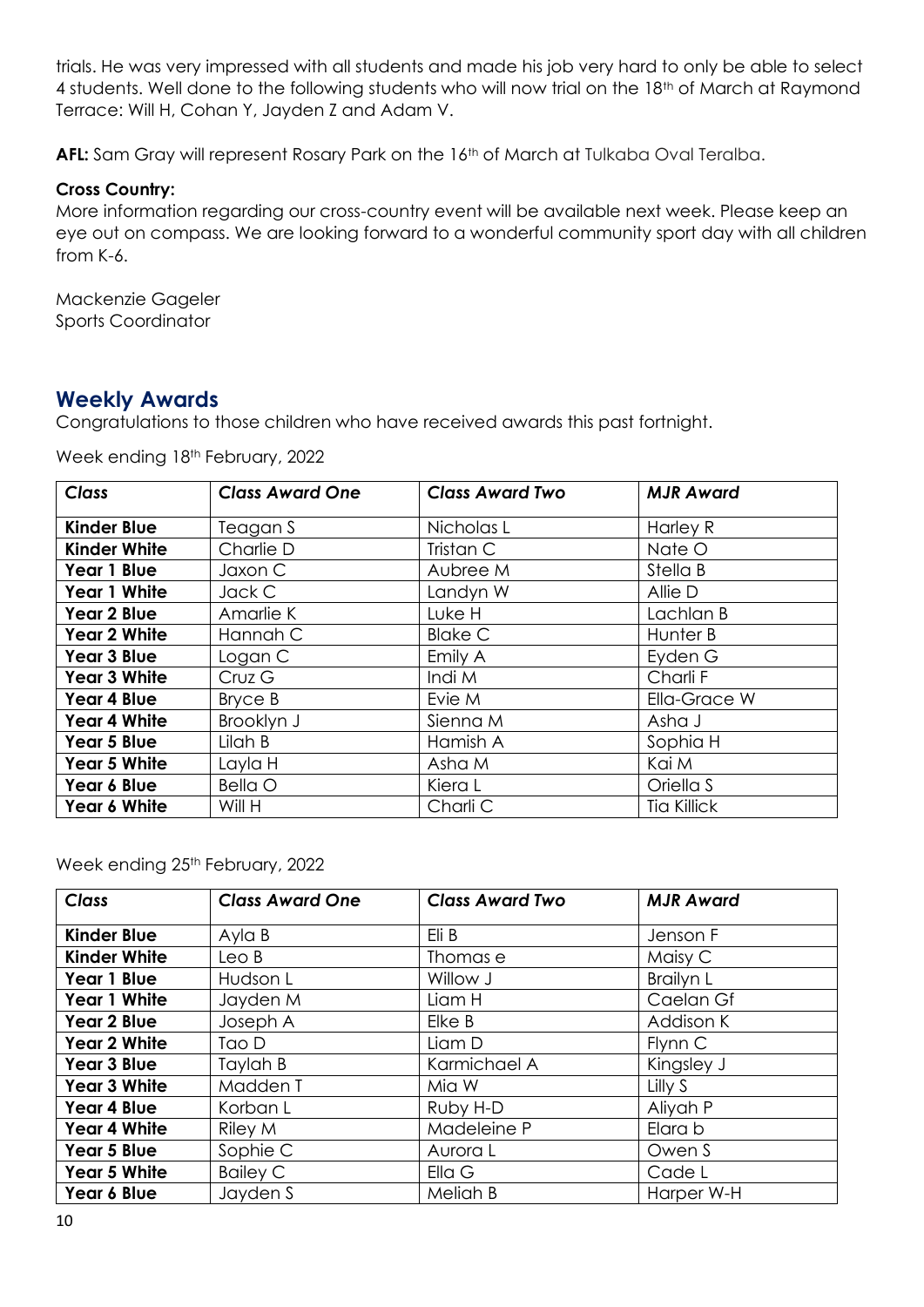| Year 6 White | Jayden G | Sophie F (Mercy) | Adam V |
|--------------|----------|------------------|--------|
|--------------|----------|------------------|--------|

### **Principal's Awards**

Jack C, Louis D, Isaac L, Jacob L, Jaegar D, Lachlan B, Luke H

#### **P&F News**

#### P&F Easter Chocolate Drive Fundraiser

To assist with one pick up and collection we are asking families to pre-pay for their chocolate boxes via Qkr (so we can order only for those families that want to participate & have one collection pick up). The advantage of this is families can then sell their chocolates and recoup their money without having to worry about cut off and return dates back to the school.

This year using the chocolate drive system, we will not be asking for Easter raffle donations, all students will get a ticket into a draw for Easter bundles supplied by the chocolate drive. Chocolate drive will be added to Qrk , so please pre-purchase your box by Thursday 17th March and expected delivery for collection will be Thursday the 24th of March.



#### Books Books!

Books are a huge part of our children's learning and here at Rosary Park we are very lucky to have a beautiful library where our children can go to borrow and read a book.

The school continues to purchase new and exciting reading and picture books, and the P&F have a goal this year to make some book donations to the school during Bookweek in Term 3. The P&F wanted to make families aware that they can donate books to our ever-growing library, which is always greatly appreciated. Our library ladies will ensure donated books receive a "donated by" sticker on the inside so that your generosity is remembered long after your time at Rosary Park is finished. If this is something, you are interested in please email admin@branxton.catholic.edu.au and someone will contact you with a list of desired books for the library.

#### **Library News**

#### Dear Parents and Carers

Book Club Issue 2 in now available for ordering online, closing date for all online orders will be by 3pm Wednesday 9/3.

Happy Reading Erin Dewey Library Assistant

### **Rebel Community Givebacks**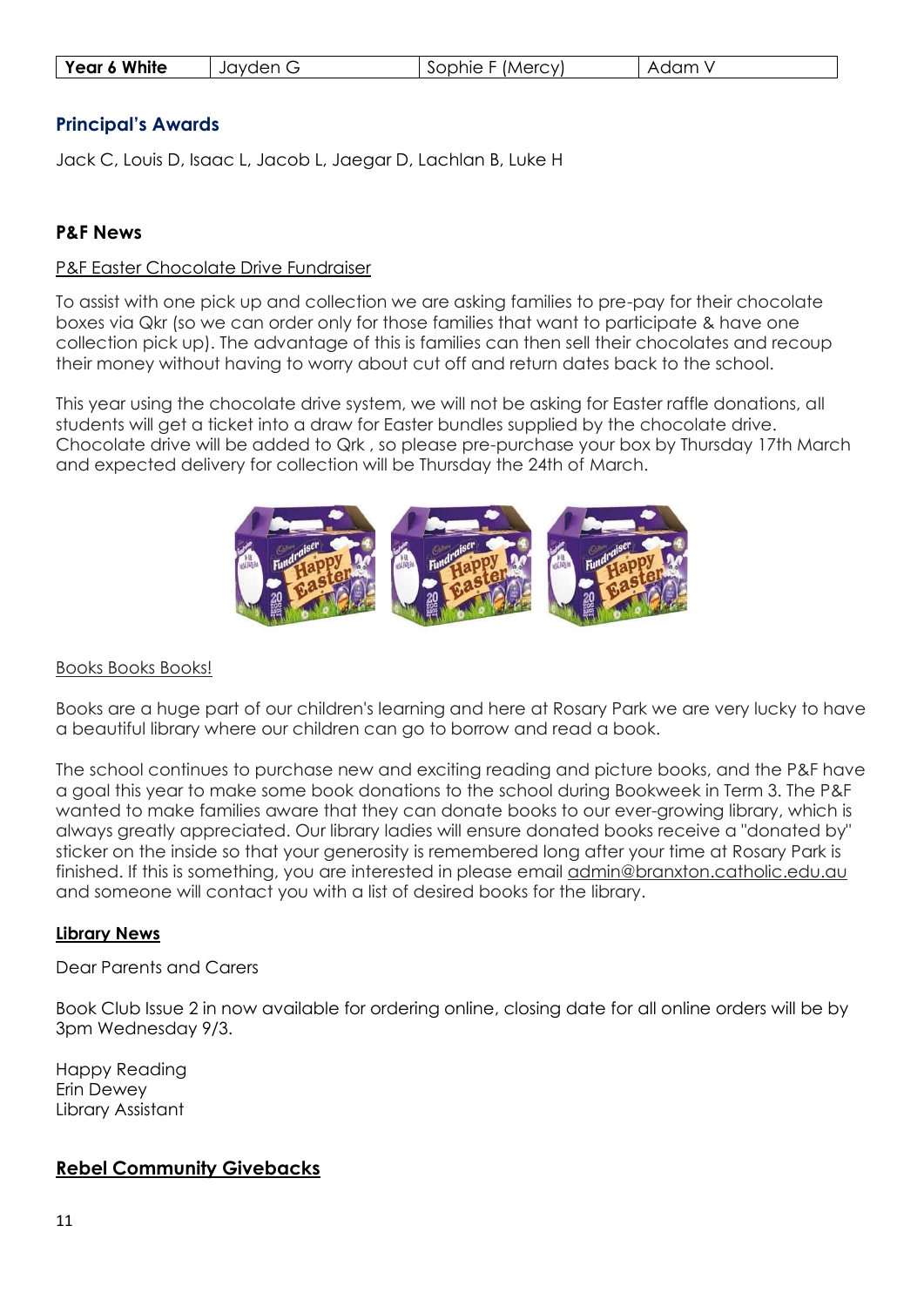Dear parents and carers,

This year Rosary Park is partnering with Rebel Sport and the **'Rebel Community Givebacks program'.**

To be involved and help our school community all you need to do is sign up for a free membership with Rebel Sport and make sure Rosary Park is your assigned school.

You can assign Rosary Park to your Rebel Sport membership at the register in store. A Rebel staff member can assign our school to your account then and there!

#### *Remember to mention that you are a member of Rosary Park Catholic School when purchasing from any Rebel Sports store.*

This way we can work together as a community to raise money for new sports equipment and teamwear.

Thank you, Rachael Wood